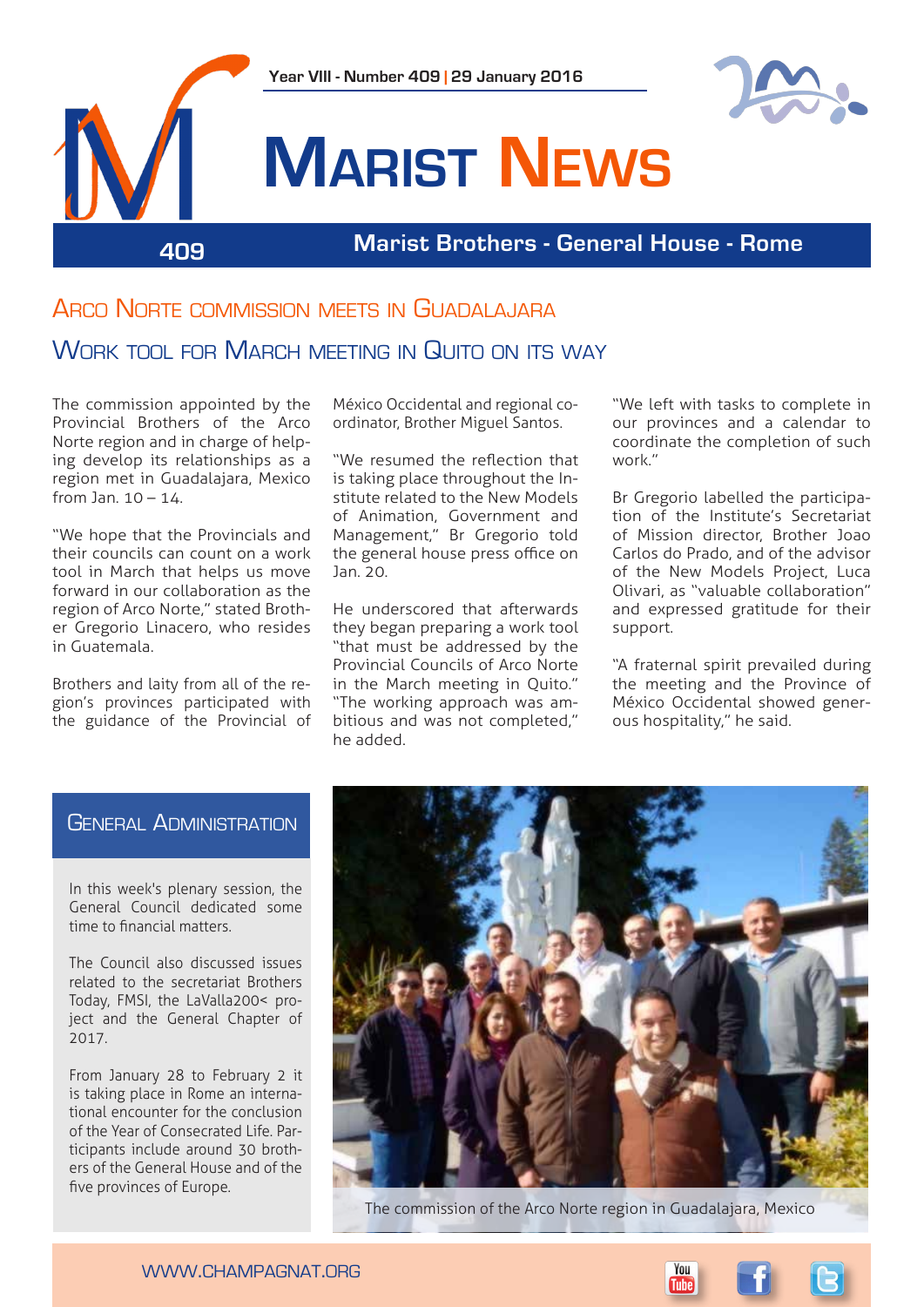# **Archive Published book reveals conversation with Br Emili Turú**

## **Traveling in religious life**

For the closure of the Year of Consecrated Life in February, the Vatican Publishing House released a book with encounters and interviews of 14 superior generals, including Br Emili Turú.

The book, titled "Viaggio nella vita religiosa" (Traveling in religious life), is written by the journalist Riccardo Benotti, who presents a journey through the charisms of the Church, revealing a rich world.

The superiors, based on their own life experiences, tell what it means to make a definite option, facing the present difficulties and challenges of consecrated life.

The protagonists, aside from Brother Emili Turú, Superior of the Marist Brothers, are: Notker Wolf (Benedictines), Fernando Millán Romeral (Carmelites), Mauro-Giuseppe Lepori (Cistercians), and Bruno Cadoré (Dominicans).

Others include Jesús Etano Arrondo (St John of God), Michael Anthony Perry (Friars Minor), Antoine Kerhuel (general councillor of the Jesuits), Eduardo Robles Gil Orvañanos (Legionaries of Christ).

And finally, Flavio Peloso (Congregation of Don Orione), Valdir José De Castro (Paulines), Ángel Fernández Artime (Salesians), Heinz Kulüke (Verbitas), David Kinnear Glenday (Union of Superiors General).



# **Marist International Solidarity Foundation**



While waiting to make a complete balance of the state of 2015, regarding the funds that have been collected and used,we thank those who have given donations to FMSI to support its activities during the past year.

Besides the usual and substantial contribution of the General House of the Marist Brothers (Rome) Founder of FMSI, we have received generous contributions from:

- Marist Province of Central America (Guatemala)
- Marist Province of the United States (USA)
- Marist Province of L'Hermitage (France)
- Maristen-Fuersorge-und MissionsVerein (Germany)
- Sacred Heart College of Auckland (New Zealand)
- Association of Former Pupils of San Leone Magno of Rome (Italy)
- Theater Company Artisti da sé, Rome (Italy)

without forgetting all the private, the religious communities, the schools which from several parts of the Marist world, have sent their donation for the projects of FMSI.

Significant amounts have been received for the Blue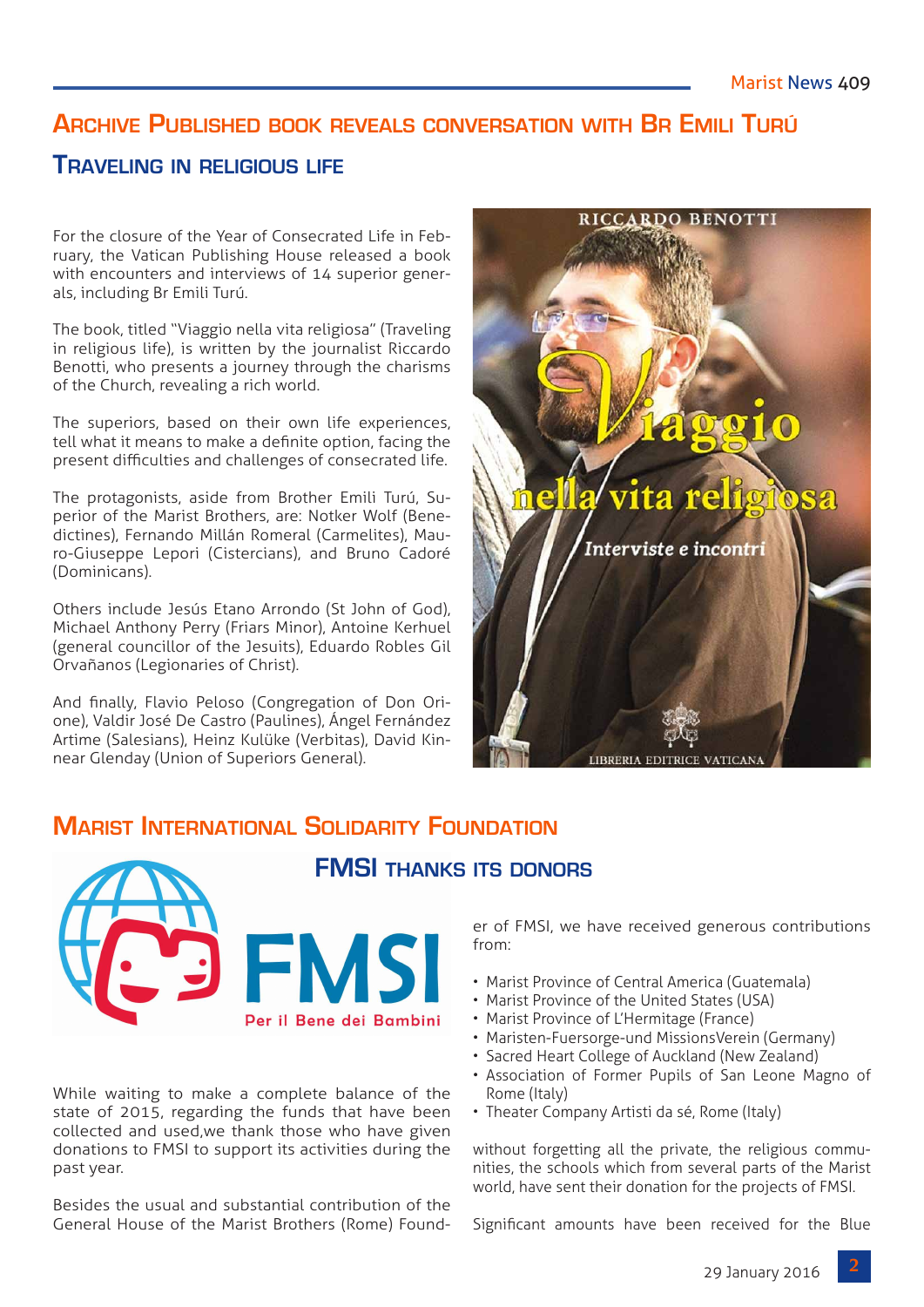## Marist News 409

Marists of Aleppo (Syria), the post-emergency reconstruction of the typhoon Hayan (Philippines), the Marist School of Mwanza (Tanzania), the construction of a school and dormitory inMoulvibazar (Bangladesh), a program of Primary School for evacuated children of Bobandana (Dem. Rep. of Congo) and for the Solidarity Fund of San Leone Magno.

The Foundation has also benefited from contributions from:

- Misean Cara (Ireland)
- Italian Episcopal Conference
- Italian Caritas
- Dutch private Foundation

Everything given by the supporters or donors is used in projects for children or for activities for the protection and defense of the rights of minors, and the cost of the structure of FMSI is to-

## News in Brief

### **marist Memories**

The project 'Marist Memories: Stories of love and life', Brasil Sul province-Amazônia, wants to rescue and value the life story of brothers who, with their daily lives, helped to live the Marist charism. The videos with the stories are available at [http://maris](http://maristas.org.br/memoria/)[tas.org.br/memoria/](http://maristas.org.br/memoria/)



### **Blue Marists**

The Marists in Aleppo organised in the centre of entertainment of the MIT a seminary on the topic "peace after trauma" under the guidence of Brother Georges Sabé and Leyla Antaki. The event is the result of the meeting of Brother Emili Turú with the "Blue Marists" in Lebanon last year in which they discussed the main ways of resisting trauma.

#### **Vocational Ministry**

The first national encounter of Guatemala's Youth and Vocational Ministry took place on Jan. 16 and 17 . The work was centred on the teams of coordinators of the ministry of Marist centres, planning the formation of leaders.



The CME organized a second encounter from Jan. 18 to 29 for tutors of the levels of kindergarten and primary in the provincial house of the Compostela Province in Valladolid.

# We are in the midst of the Fourvière Year July 2015 – July 2016

On July 23, 1816, the day after their ordination, a group of young priests, full of enthusiasm, travelled to the shrine of Fourvière in Lyon.

At the feet of our Lady, in the small chapel behind me, they promised to establish the Society of Mary.

In 2016, we will celebrate the pledge made in that chapel 200 years ago.

The icon of Fourvière, therefore, will guide us in this second year, from July 2015 to July 2016.

From the beginning, the first Marists conceived the Society of Mary as a large tree with different branches: priests, brothers, sisters and lay people.

The project was not recognized by the Church at that time; perhaps the historical situation was not yet ripe.

Today, circumstances are very different today.

We gratefully acknowledge the fact that the Holy Spirit has made lay Marist vocations flourish among us.

Thousands of lay men and women around the world feel called to live the Gospel like Mary, according to the tradition of Father Champagnat and the first brothers.

The origins of the Society of Mary

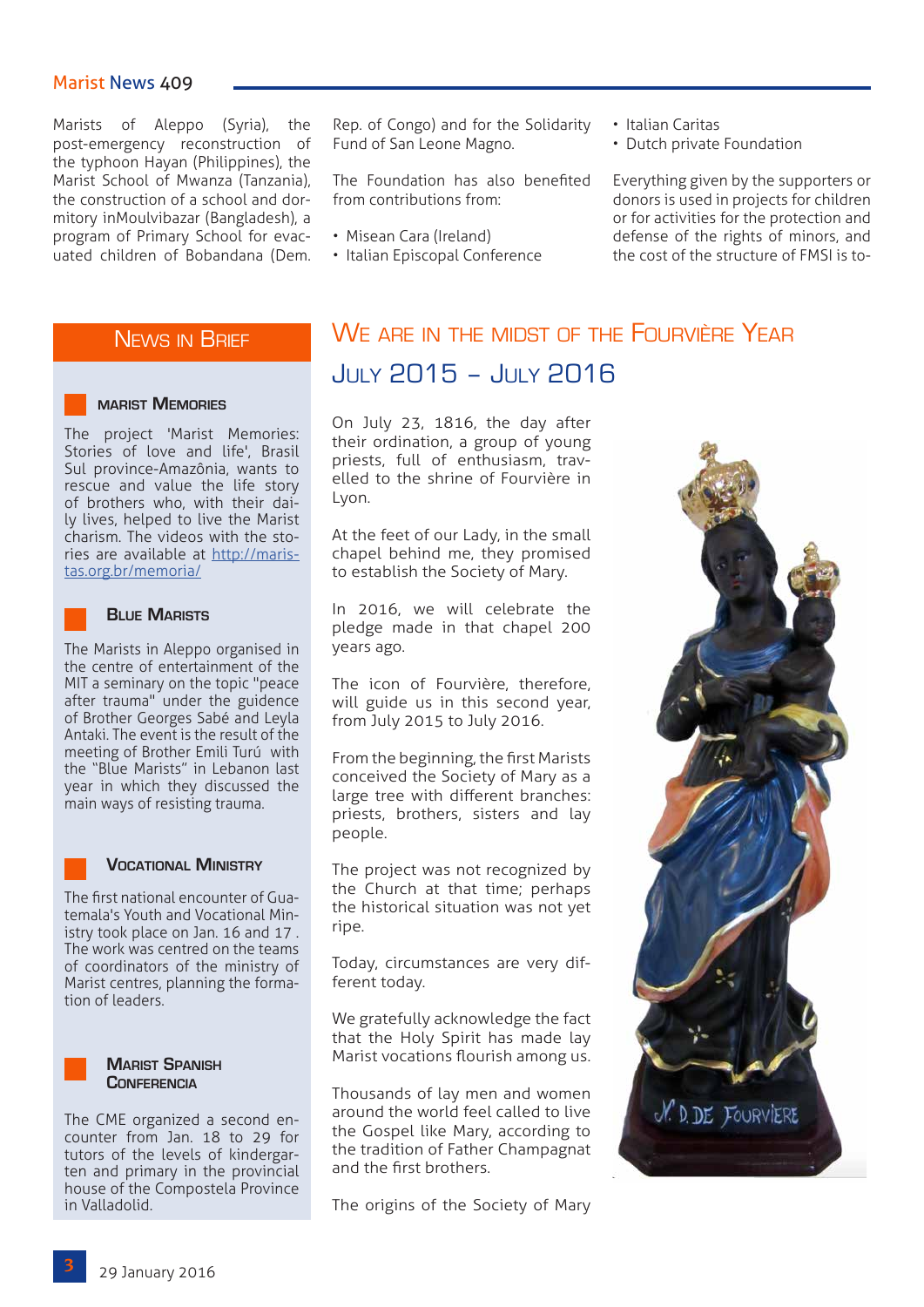## MARIST WORLD



Birthday of Br Emili Turú, Superior general - General House



Animators of Marist students meet in Brisbane, Australia



Brothers of the Pacific District in Brisbane, Australia



Marist mission in Tarahumara, México



Course for primary tutors Valladolid, Spain



Encounter of lay Marists in Los Teques, Venezuela

remind us that, as religious and laity, we come together for mission, and are called to be the Marian face of the Church through our particular way of being and building Church.

Our last General Chapter invited us to a new relationship

between brothers and lay people, to better serve the inspiring mission entrusted to us by the Church. The same Chapter stated: we see our Marist future as a communion of people in the charism of Champagnat, open to the creativity of the Holy Spirit, who can lead us, perhaps, on paths we might never have imagined.

# **East Asia holds Second Province Assembly 65 Brothers and Laity gather from across Asia**



Sixty-five brothers and laity gathered from several Asian countries for the second Province assembly of East Asia from Jan. 13 – 15 in General Santos City, the Philippines.

Participants travelled from Hong Kong, Malaysia, Singapore, Korea, Japan... to gather with other Filipino Marists.

"The highlight of the assembly was the presence of Br Michael Green from the Province of Australia, who acted as a resource person and facilitator on the topic concerning the New Models of Animation, Governance and Management of the Institute," stated Br Allan de Castro.

"He guided the province into further reflections as to how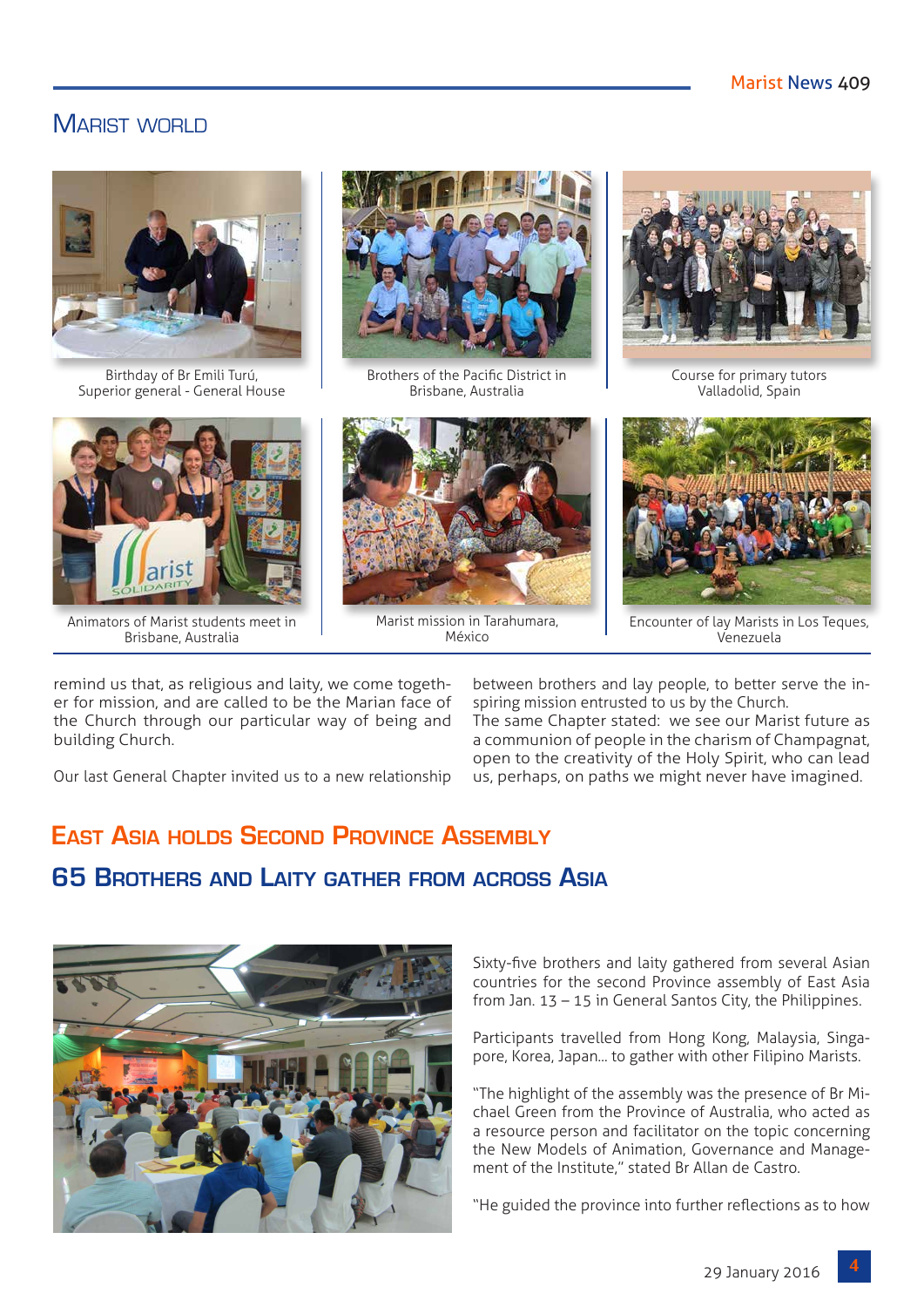## Marist News 409

the brothers in the province collaborate with the new system proposed by the general administration," he told the general house press office on Jan. 20.

Under the theme 'Changing heart, changing minds for the new beginning,' its aim was to strengthen the province's structure and to enhance the ministry and mission, spirituality, vocation promotion and formation and lay partnership.

Other objectives were to strengthen unity among brothers in China, Korea, Japan and the Philippines as well as to be oriented on the new direction of the institute's governance, animation and management.

# Brothers of Cruz del Sur look at the effects of abuse on victims Raising awareness for the need of child protection



Thirty brothers took part in a workshop on child protection in Mar de Plata, Argentina, from Jan. 13 – 16.

The aim was to become more sensitive to the reality of abuse, the complicated underlying dynamics and to comprehend better the victim's perspective and understand their silence.

The psychologist María Paz Ábalos led the seminar, titled "Affectivity and policies to protect and care for children and youth."

Topics included "sexuality as a dynamic force and in permanent process of humanization."

Another issue that was covered was "the process of incest: the seduction phase, phase of sexual abusive interaction, secrets, disclosure, repressive phase, the process of vampirism, pedophilia, the courage to heal: keys for psycho-spiritual accompaniment and protocols in context of prevention policies."

According to the Provincial of Cruz del Sur, Br Alberto Aparicio, the workshop aimed at showing the brothers the subsequent need for "words" in the process of their (the victim's) human growth.

The encounter sought to approah the world of the perpetrator and of others involved.

Another goal was to look at prevention policies, child abuse treatment, respective protocol and the approach

# "<br>"<br>"

**Big challenges still need to be implemented: an increased awareness level of each of the participating regions and mainly to put ourselves in the place of the victim and not only in an institutional way**

> *Provincial of Cruz del Sur, Br Alberto Aparicio*

> > "

to potential key accompaniment. "In the evaluation, we valued a lot the information we received and becoming aware of the problem," he told the general house press office on Jan. 21.

"Big challenges still need to be implemented: an increased awareness level of each of the participating regions and mainly to put ourselves in the place of the victim and not only in an institutional way, since we have had so many mistakes throughout history," he stated.